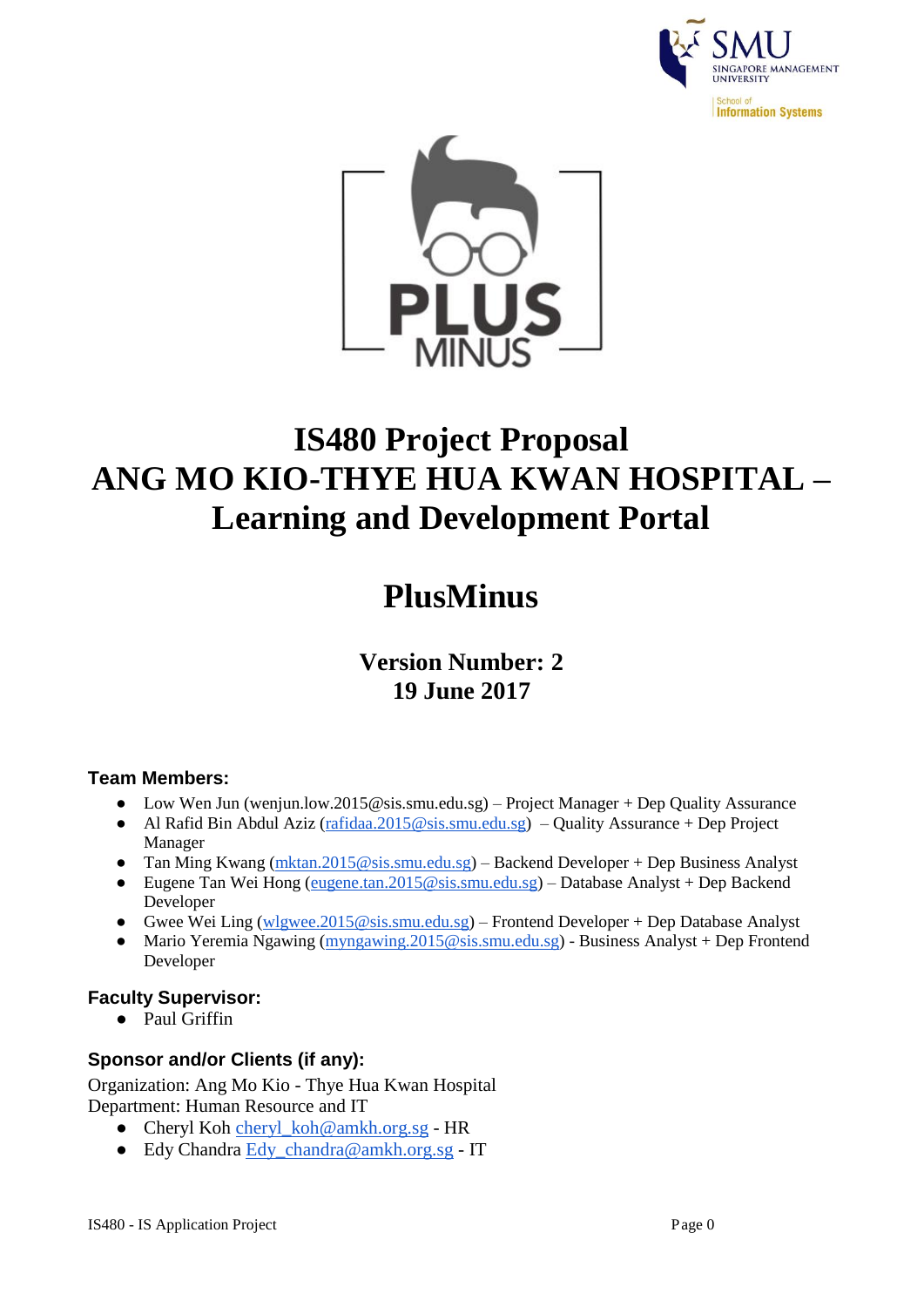## **Project Overview**

#### **1.1 Project Description:**

This project focuses on developing an online portal which combines approval workflow routing and various e-Learn components for Ang Mo Kio - Thye Hua Kwan Hospital (AMKTHKH). This portal is developed specially to suit the needs of our client, selecting only certain functionalities that they require. Firstly, the portal aims to convert the existing manual paper-based training application and approval process to an interactive and customizable electronic-based process, allowing staffs to apply and approve training courses.

Secondly, this portal will allow AMKTHKH's staff to view available courses, download course materials, take quizzes to enable staff to take charge of their own learning progress. The project aims to reduce the processing time of the entire approval workflow process by minimally 50% and to ease routing confusion, making it a fuss-free approval process.

#### **1.2 Motivation:**

AMKTHKH currently adopts a paper-based application and approval process for training courses. This method is highly inefficient as the Human Resource department has to check each form manually. By automating the current paper-based process, the portal will be able to validate forms automatically and pass information between departments easily. The electronic-based process will help AMKTHKH's upper management to keep track of their training budget, allowing them to make proper funding decision wisely. In addition, this portal will also allow staff to apply, learn and track their progress in one single platform which provides consistency and accuracy.

Therefore, the overall objective of this online portal is to allow AMKTHKH to effectively manage their staff's training by implementing an efficient training application + approval process and provide an online platform for learning.

#### **1.3 Stakeholders:**

| Sponsor | Initiator and Point of Contact: Ms Cheryl Koh, AMKTHKH Human Resource Department<br>Mr Edy Chandra will also be working alongside us and Ms Cheryl Koh to assist in the<br>technical aspects of the project. |
|---------|--------------------------------------------------------------------------------------------------------------------------------------------------------------------------------------------------------------|
| User    | The sponsor is just one of the many users that this portal will stand to benefit. This portal<br>is projected to be implemented and used by all of AMKTHKH's staff, including nurses and<br>doctors.         |

#### **1.4 Deliverables:**

The outcome of this project would be to deliver a working portal titled 'LearnHub', with a self-created database for the client. The client has agreed to let us use our self-created database which they will integrate internally upon handover. Once LearnHub is fully developed, it will be handed over to the client and hosted in the server that they have provided us. The deliverables will allow the sponsor organisation to fully convert their manual training application and approval process to an electronic format.

#### **1.5 Scope:**



#### **TNF**

The TNF consists of the points in 'TNF Module' in the above diagram, where the team aims to automate the manual training application and approval process. The approval workflow is customizable by the user in terms of choosing approvers, number of approvals and criteria. This aspect of the project seems to be the